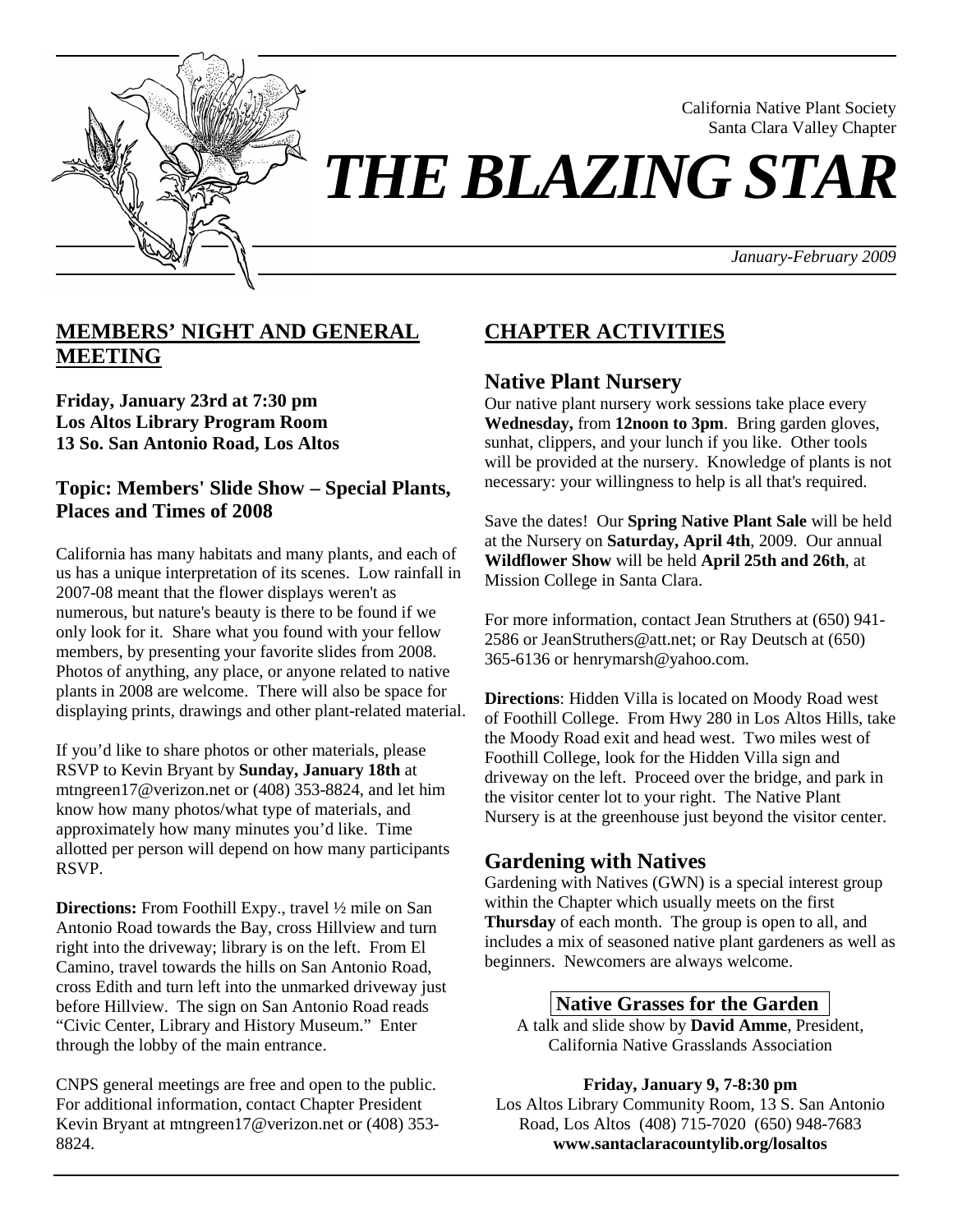Did you know that California native grasses are deeprooted and long-lived, making them easy to grow and excellent for erosion control? Learn remarkable facts about these under-utilized plants from a foremost expert. David Amme is the incoming president of the California Native Grasslands Association, and regularly teaches a two-day identification class on grasses. The talk will cover outstanding California native grasses and how to incorporate them in your garden, including up-to-date information on how to design and develop your own meadow.

See **directions** to the Los Altos Library on page 1.

## **How to Remove Your Lawn**

A talk by **Deva Luna**, Sustainable Landscape Designer

#### **Thursday, February 5, 7:00pm**  Milpitas Library, 160 N Main Street, Milpitas (408) 715-7020 (408) 262-1171 x3616 **Made possible by the Friends of Milpitas Library**

So, you're considering removing your lawn and planting water-conserving, California native plants. Wonderful! Now what? Local landscape designer Deva Luna will present a talk covering the pros and cons of different lawn removal tactics, including sheet mulching, sod cutting, and rototilling. Deva spoke to our group last March and showed us many inspiring photos of lawn alternatives. This time, she will cover the specifics of how to physically remove the lawn, using photos and discussing what she has learned from experience over the years. Deva will also introduce a new lawn removal and replacement program called 'Natural Front Yards' that she has helped develop.

**Directions:** From Hwy 237 heading east from its intersection with I-880, go about 1-1/2 miles to the signal light at Milpitas Blvd. Turn left and the library entrance will be one of the first driveways on your right, just past City Hall. The Community Room is on your right, off the lobby just after you enter the library's main entrance.

For more information on the Gardening with Natives group, visit its website at **www.GardeningWithNatives.com**. GWN maintains a Yahoo group with over 500 members, a true resource for native plant gardeners in this area. To join the Yahoo group, visit **groups.yahoo.com/group/ GardeningWithNatives**. To contact the GWN Steering Committee, email GardeningWithNatives@yahoo.com or call Arvind Kumar at (408) 715-7020.

# **Native Hill Garden at Foothill College**

We have started pruning the garden in earnest, except for plants in seed such as Saint Catherine's lace which quail relish, and gum plant which provides an abundance of seed for finches. California fuchsia and Coulter's matilija poppy have been pruned back hard along with some of the coyote brush, all of which benefit from a hard pruning. We have started planting annual seeds of baby blue eyes, yarrow and tidy-tips in bare ground areas, while clarkia and California poppy seeds have been placed in the mulched areas.

At the request of the college we have started to plant more shrubs in high visibility areas that provide year-round foliage or color, such as coffeeberry, lemonadeberry, manzanitas and some sages.

An important role of the garden is education about the diversity of California's flora and the fauna it attracts. Moreover, our garden's location in a public area of the campus may help to change the public's visual perspective of how a garden should look: one viewpoint is that of a manicured, labor intensive, high pesticide and high water use landscape. Our garden illustrates a habitat garden that is more often "natural" in appearance but rich in biodiversity with low water and maintenance requirements.

As always, if you would like to volunteer at the garden or be added to the email list to be notified of upcoming workdays, contact Phil Higgins at phidor@juno.com or (650) 941-4752.

# **Photo Group**

No meetings are scheduled for our Chapter Photo Group, and we are recruiting a chair or co-chairs to develop programs, invite speakers, and host the meetings. If you would like to help, please contact one of our Chapter officers and chairs listed at the end of this newsletter.

# **Keying with Natives**

Join other native plant enthusiasts in a fun and educational atmosphere as we hone our skills at plant identification (aka "keying"). We meet **6:30pm-8:30pm on the last Friday of each month**, and **one hour before** Chapter general meetings. Beginners are always welcome. We can show a way to identify most plants down to their families, and then discuss further ways to distinguish them.

If you have a mystery plant growing in your yard, bring in a sample and we can try to figure it out. It's also helpful to note the size of the plant, what conditions it is growing in, e.g., shade, sun, on a slope, along a creek, other associated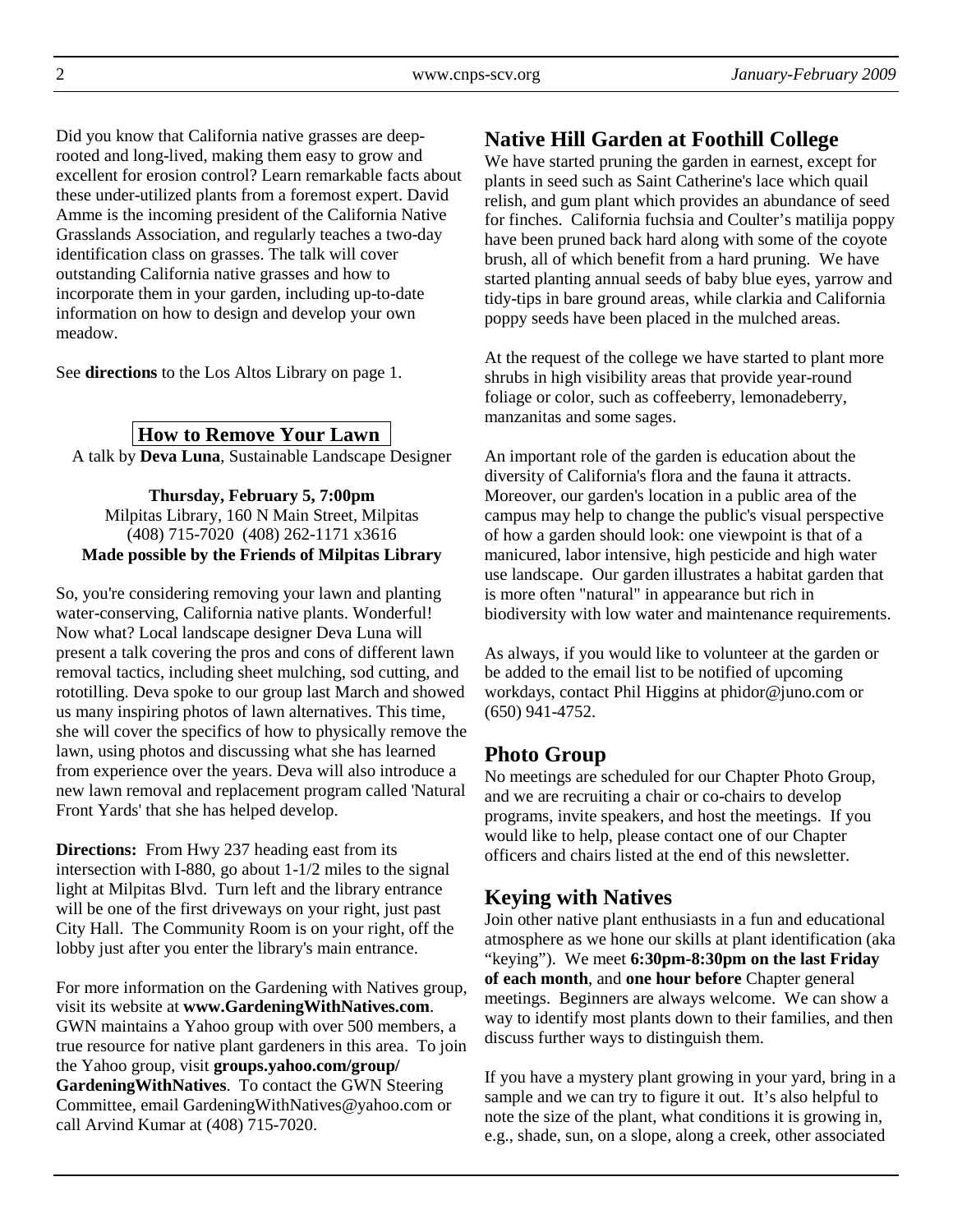plants, etc. If there are nuts, fruits, leaves, etc., those are very important too in helping with the identification.

Upcoming meetings are **Fridays, January 30th and February 27th** at the PCC (Peninsula Conservation Center) building in Palo Alto, and before the Chapter General Meeting in January (see page 1). For details, contact David "Tex" Houston at tex009@sbcglobal.net or (650) 303-2777; or Sally Casey at (408) 377-0989.

**Directions to the PCC:** PCC (Peninsula Conservation Center), 3921 E. Bayshore Road, Palo Alto. From Highway 101, take the "San Antonio North" exit, get immediately into the left-hand turn lane, and turn LEFT onto East Bayshore. This will curve around to the left, then right. Turn right on Corporation Way. Then turn into the first driveway on your left, which leads to the PCC parking lot.

**Western Hound's Tongue (***Cynoglossum grande***)** 

# **CHAPTER SERVICE OUTINGS**

# **Habitat Restoration at Edgewood Park**

Join us as we remove invasive exotic plants and protect Edgewood's sensitive habitats. **Friday weeding sessions, starting at 9am**, occur year-round. Wednesday evening and special Saturday morning sessions will resume next spring.

For details, including schedules and meeting places, see our Weed Warriors website at **edgewood.thinkersrus.net**,

contact Paul Heiple at (650) 854-7125 or pheiple@ gmail.com, or email John Allen at jcakwa@earthlink.net.

# **CHAPTER FIELD TRIPS**

Chapter field trips are free and open to the public. They are oriented to conservation, protection and enjoyment of California native plants and wildlife, and we adhere to all rules and guidelines for the lands on which we are visiting.

**In our region it is very important to be prepared for hiking on rugged & steep terrain, wide temperature ranges and rapidly changing conditions at any time of year. All participants should wear sturdy footwear and carry sufficient water, sun protection, food, clothing layers, personal first aid and other supplies you may need. If you have any questions about your ability to participate in a particular field trip, please contact the trip leader in advance.** 

## **Tue Feb 3 7pm Field Trip Planning Meeting**

Our Chapter has a rich history of exploring California's incredible flora through the first hand experience of field trips. Be a part of this tradition by contributing ideas for future field trip locations. Do you have a favorite place that you'd like to take the Chapter to see? Or maybe there's a hike where there are a few mystery plants you'd like identified?

We will meet at the Peninsula Conservation Center, located at 3921 E. Bayshore Road in Palo Alto. You don't need to be a field trip leader to contribute: simply bring your ideas and a sense of adventure. Or, if you are unable to attend, email Kevin Bryant (mtngreen17@verizon.net) with your comments prior to the meeting.

The Yerba Buena Chapter of CNPS invites our members to attend the following field trip, led by Jake Sigg and Doug Allshouse. Space is limited, so please contact the leaders to reserve your spot.

### **Sat Feb 28 Fire-follower Walk at Owl and Buckeye Canyons (San Mateo County) 1-4 pm**

The fire that raged through San Bruno Mountain's Owl Canyon and spilled over into Buckeye Canyon in June 2008 was very hot deep in the canyon draws. Years of fire suppression built up a heavy fuel load, and the ensuing fire created upslope drafts that intensified the heat. As a result, those involved in the health of the mountain's biological (continued on page 5)



O Peg Edwards-Carkeet 1998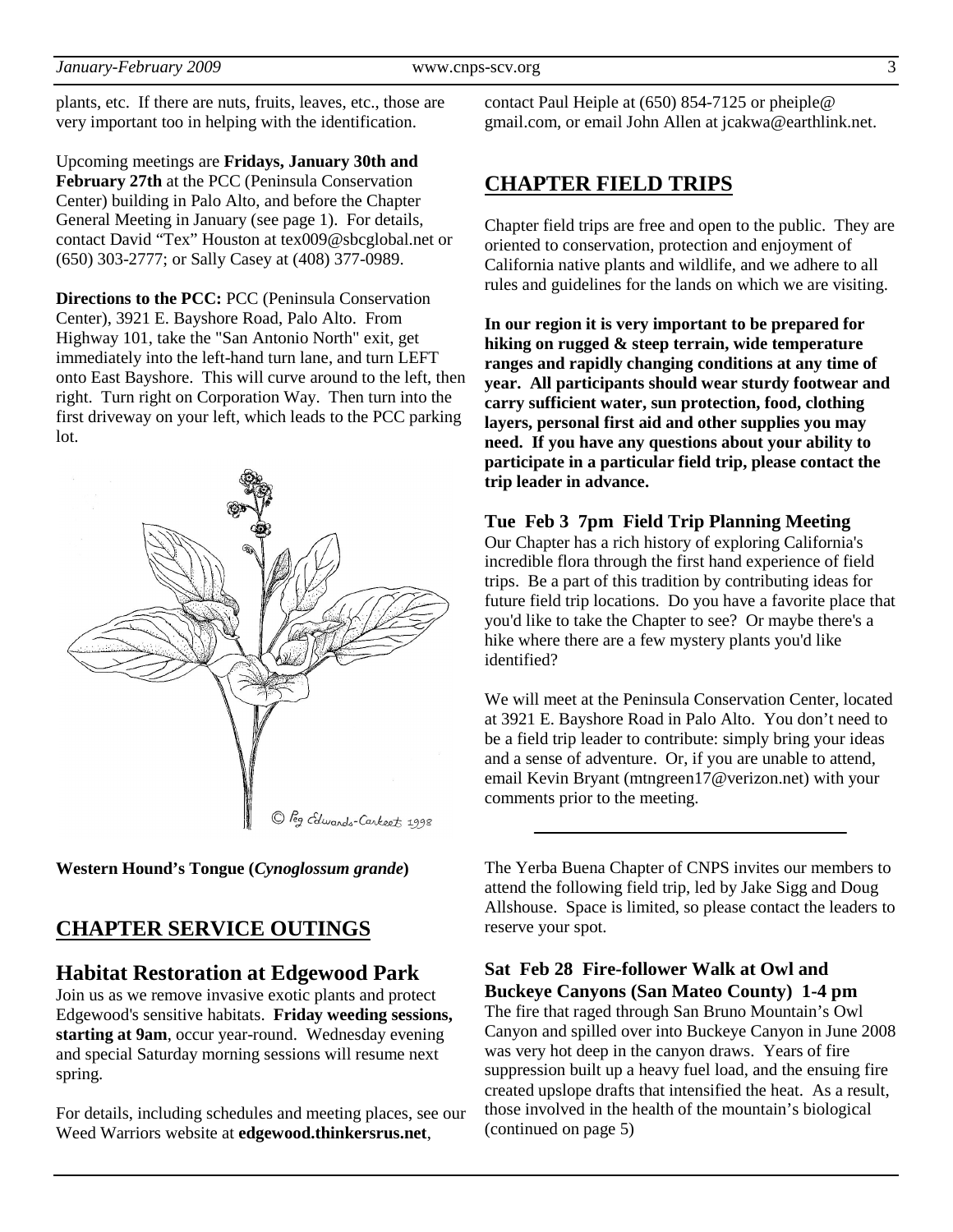# **ONGOING HABITAT RESTORATION PROJECTS**

Join local volunteers at your favorite parks to help restore habitat for native flora and fauna. Projects include planting California natives, trail maintenance and of course, plenty of pulling weeds! Contact the listed organizers for details.

#### **Arastradero Preserve in Palo Alto**

Remove invasive exotics and install native plants. 2nd and 4th Saturdays year-round 9am - 1pm Wednesday evenings May through September Contact arastradero@acterra.org **www.acterra.org/arastradero/volunteer.html** 

#### **CNPS Native Nursery Workdays**

Propagating and growing native plants Hidden Villa near Los Altos Hills Every Wednesday noon - 3pm Jean Struthers (650) 941-2586 JeanStruthers@att.net Ray Deutsch (650) 365-6136 henrymarsh@yahoo.com

#### **Edgewood County Park and Natural Preserve**

Invasive species removal Fridays 9am, Wednesdays 5:30pm (during Daylight Savings Time) Occasional summer Saturdays 9am. Paul Heiple (650) 854-7125 pheiple@gmail.com John Allen jcakwa@earthlink.net **edgewood.thinkersrus.net** 

#### **Edgewood Adopt-A-Highway**

I-280 at Edgewood Road Park & Ride 1st Saturday of even numbered months 8:30am 1st Sunday of odd numbered months 8:30am Ken Seydel (650) 369-2222 kbseydel@gmail.com **friendsofedgewood.org/adopt\_highway/adopt-a-.htm** 

#### **Don Edwards SF Bay National Wildlife Refuge Environmental Education Center in Alviso**

Upland habitat restoration: remove invasives from area above salt marsh, planting CA natives. Tuesdays 9:30am - 2pm Genie Moore, Genie\_Moore@fws.gov (408) 262-5513 x100

Garden workdays offered twice a quarter on Saturdays. Planting, pruning, weeding, etc. Visit **www.fws.gov/desfbay/Tideline/Activity.htm** and look for "Community Service" or contact Lindy Nice at (408) 262-5513 ext 102.

Wrenching Broom at Foothills Park Franklin Olmsted

## **Foothills Park in Palo Alto**

Broom and Thistle Eradication - Sundays 9am - noon Call or join email list for meeting location Jean Olmsted jwo@svpal.org (650) 493-3468 **www.friendsoffoothillspark.org/volunteer.htm** 

#### **Lake Cunningham Park's Native Garden**

2305 S. White Road, San Jose - Saturdays 9-11am

Arvind Kumar (408) 715-7020 chhaprahiya@yahoo.com **groups.yahoo.com/group/ lakecunninghamvolunteers** 

#### **Midpeninsula Regional Open Space District**

Projects include tending newly planted vegetation, trail maintenance, fence reconstruction, and weeding. volunteer@openspace.org. See the website for calendar:

**www.openspace.org/volunteer/ outdoor\_service\_projects.asp** 

#### **Native Hill at Foothill College**

12345 El Monte Road, Los Altos Hills Some Saturdays and Sundays 9am noon. Join elist for dates. Phil Higgins phidor@juno.com (650) 941- 4752

## **Santa Clara County Open Space Authority**

Activities include habitat improvement. (408) 224-7476 info@openspaceauthority.org **www.openspaceauthority.org/volunteer** 

#### **Santa Clara County Parks**

Activities include trail maintenance and invasives removal. Click on "Volunteer Opportunities" at **www.sccgov.org/portal/site/parks** 

#### **Ulistac Natural Area Restoration Workdays**

Lick Mill Blvd. between Hope Dr. and Tasman Dr. in Santa Clara. Watering, weeding, mulching, planting oaks and native plants.

1st Saturday and 3rd Sunday mornings each month ulistac@scu.edu (408) 554-5555 **scu.edu/cas/environmentalstudies/ulistac/volunteer** 

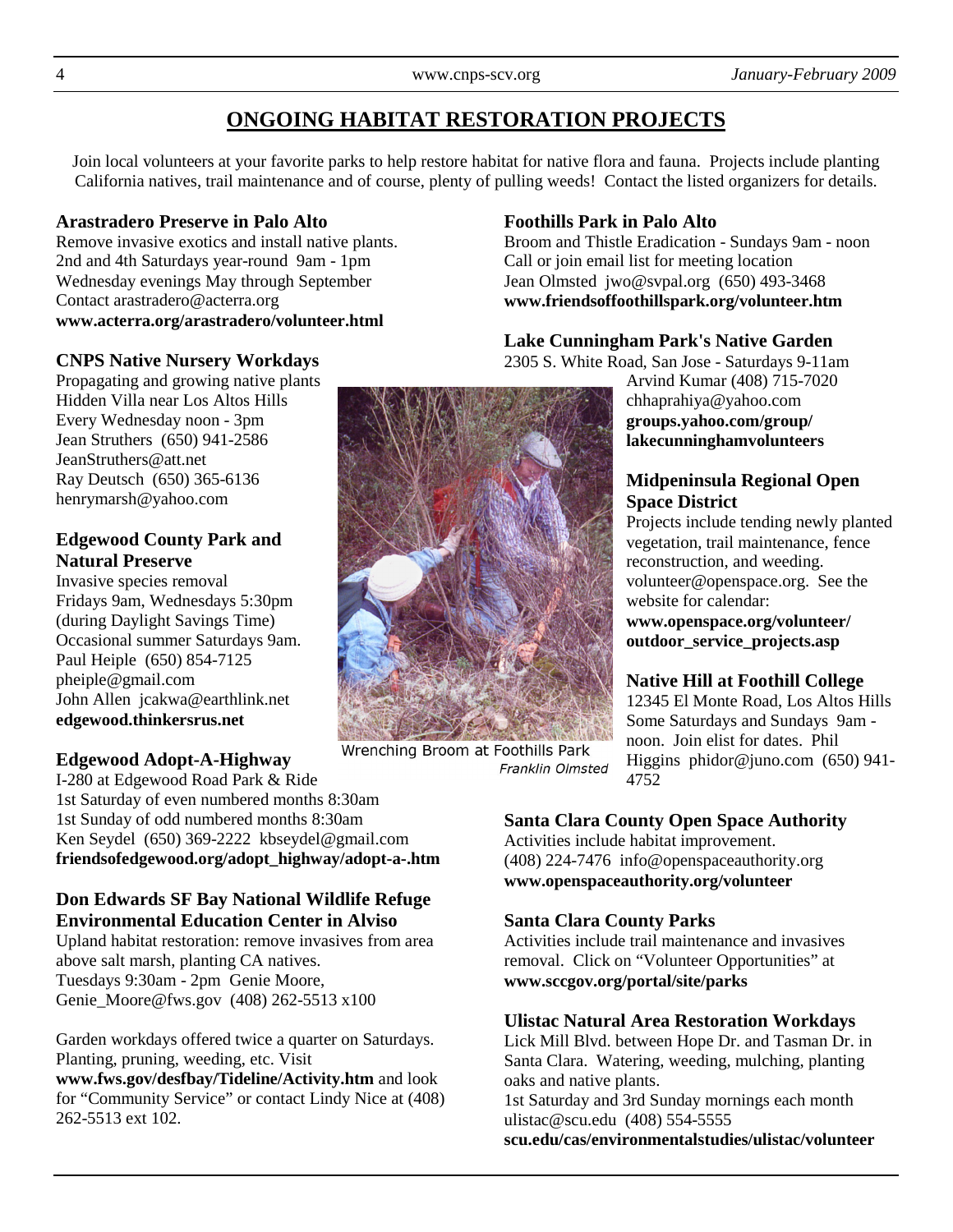#### (continued from page 3)

communities feared that not only the shrubs but the deeprooted bunchgrasses and forbs might have been root-killed.

If this should be the case it would be bad news indeed, as native perennials no longer establish as easily as they did before the advent of invasive plants in massive numbers. Now, fires are perhaps equally--or perhaps more- advantageous to weeds as native plants, and killing established native perennials would be an irremediable loss.

On the leaders' scouting trip in September, preliminary indications are that this has not happened. Even in this very dry year there was a good deal of stump-sprouting of trees and shrubs, an indication that the heat may not have been prolonged enough to kill roots.

So we expect an interesting field trip. Be prepared for rough terrain, including steep pitches, and going through dense patches of unburned shrubbery. Although February could be a tad early for wildflowers on this north-facing slope, it's likely we'll see plenty. And, regardless, the trip would be interesting even if there weren't any flowers. Bring water.

Contact Jake at (415) 731-3028 or jakesigg@earchlink.net or Doug (415) 584-5114 or dougsr@rcn.com for information on the meeting place and to **reserve your spot**. **Heavy rain cancels** the trip. If so, the trip will be postponed to **Sunday, March 1.** 

#### **ANNOUNCEMENTS**

*News and Activities from Other Organizations*

#### **Edgewood Docent Training Begins Jan 28**

Friends of Edgewood Natural Preserve will offer docent training in January for our spring Wildflower Walks. Edgewood is a wonderful resource containing several plant communities in addition to the serpentine grasslands that are the highlight of our Wildflower Walks. Docents are vital to our ability to attract and educate the public about preservation and restoration projects as well as the bright serpentine flowers they see as they drive past on Highway 280.

Our training provides **Wednesday evening** presentations (in Redwood City) by very knowledgeable speakers, **Saturday hikes** through Edgewood led by these speakers, and a binder full of facts about the Natural Preserve. The training materials cost \$25.

To register or for more information, please email Mary Wilson at docent-trainer@friendsofedgewood.org or leave a phone message at 1(866) GO EDGEWOOD.

#### **CHAPTER OFFICERS FOR 2009**

At our November general meeting, we elected our officers for 2009 (see table below).

The Chapter acknowledged and thanked outgoing officer Georgia Stigall, for her 10 years on the Chapter Executive Committee. She will remain on the Chapter Board as New Member Outreach chair.

The Chapter also appreciates Drew Shell for serving as Chapter Vice President in 2008. He will continue in his Board role as Conservation Chair, San Mateo County.

Contact information for all officers and chairs is on the Chapter website at **www.cnps-scv.org**. Click on "Officers & Chairs" in the left column of the home page.

We are looking for someone to help out with publicity since our publicity chair is taking on additional responsibilities as Chapter Vice President. To learn more about volunteering with the Chapter, to ask any other questions or to give suggestions, please contact one of our officers listed below.

| <b>Title</b>     | <b>Name</b>   | <b>Phone</b> | <b>Email</b>   |
|------------------|---------------|--------------|----------------|
| <b>President</b> | Kevin         | (408)        | mtngreen $17@$ |
|                  | <b>Bryant</b> | 353-8824     | verizon.net    |
| <b>Vice</b>      | Arvind        | (408)        | chhaprahiya@   |
| <b>President</b> | Kumar         | 715-7020     | yahoo.com      |
| <b>Recording</b> | Leighton      | (650)        | LeightonNakata |
| <b>Secretary</b> | Nakata        | 947-9989     | @yahoo.com     |
| <b>Treasurer</b> | Paul          | (650)        | pheiple@       |
|                  | Heiple        | 854-7125     | gmail.com      |
| Past             | Judy          | (408)        | judy@          |
| <b>President</b> | Fenerty       | 655-3493     | fenerty.com    |

To join our Chapter email list please send your request to judy@fenerty.com.

**DEADLINE FOR THE NEXT** *BLAZING STAR* 

**Saturday, February 7, 2009** 

**Email: mattsson@surfpix.net Phone: (408) 255-3767**